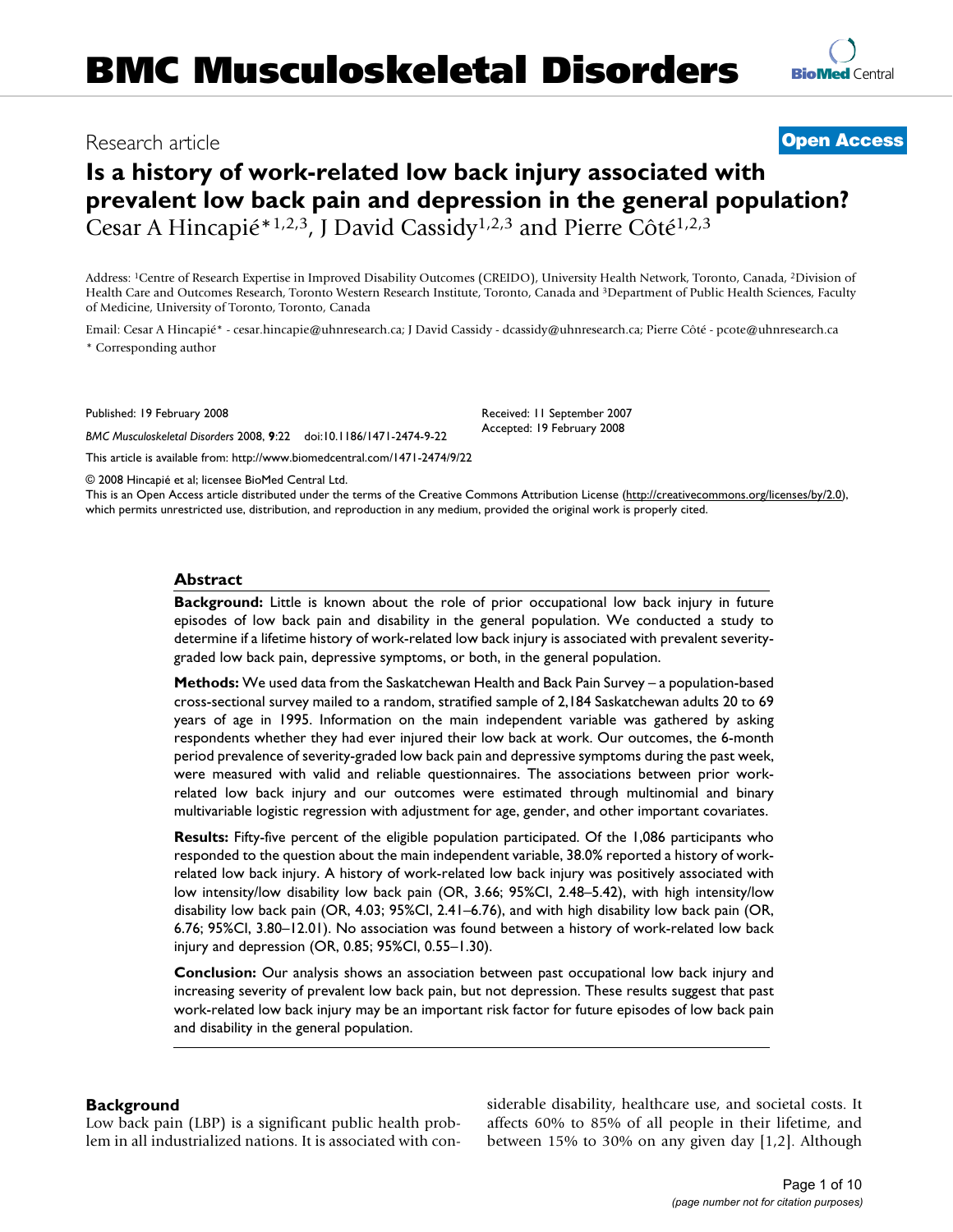most episodes of LBP are mild, more than 10% of the population experience disabling LBP during any 6-month period [3].

Contrary to prior belief, most people with LBP do not experience complete, permanent recovery of their condition. In Saskatchewan, less than 30% of individuals with prevalent LBP experience resolution of their pain over a 12-month period, and of those who do experience resolution, more than 20% will report a recurrent episode within 6 months [4]. Moreover, Pengel and colleagues have systematically reviewed this literature and found that rapid improvements occur in the first 3 months after onset, but that improvements are gradual thereafter [5]. In another review, Hestbaek and colleagues conclude that LBP is not a self-limiting condition [6]. After 6 months of follow-up, between 3% and 40% of patients initially offwork remain off-work, while at 12 months post-onset, over 40% of people with LBP report persistent pain. Recurrences of work absence due to LBP are quite common, with about one third of people reporting recurrent work absence within 12 months of LBP onset [6]. The high economic and social burden associated with LBP is thus mainly attributable to a small proportion of individuals with recurrent and persistent disabling pain.

The issue of disabling LBP attributable to work-related low back injury is very relevant to workers, employers, workers' compensation insurers, healthcare providers, and society in general. However, the etiology of LBP is still not well understood. Much of the epidemiologic literature on risk factors for LBP has focused on specific occupational groups [7-11]. However, these types of studies on selected populations of workers are vulnerable to the "healthy worker effect" [12]; a self-selection bias that allows relatively healthy people to remain in certain jobs, whereas those who change jobs are as a group less healthy [13]. Nonetheless, it is generally accepted that the etiology of LBP is multifactorial and related to a variety of factors such as individual, occupational, psychologic, as well as lifestyle characteristics [14-19]. Although it is well documented that a history of LBP is a predictor of future pain and disability in workers [20,21], much less is known about the severity of pain and disability experienced by these individuals and whether a history of work-related low back injury is an important factor in disabling LBP in the general population. Furthermore, prior low back injury is a distinct yet related construct to prior LBP and may have a different association with future disabling LBP and depression.

A 1995, representative, population-based survey from Saskatchewan, Canada, provided an opportunity to examine if a lifetime history of work-related low back injury is associated with prevalent severity-graded LBP, depressive symptomatology, or both, in the general population.

# **Methods**

# *Study design and population*

Our data are from the Saskatchewan Health and Back Pain Survey (SHBPS) – a population-based cross-sectional mailed survey of the distribution and factors associated with spinal disorders and depression in the province of Saskatchewan. The survey was conducted in September 1995. Saskatchewan is a Canadian province with a universal health care system that at the time of data collection had a population of 1,021,180 inhabitants.

The target population for the SHBPS consisted of 593,464 residents between the ages of 20 to 69 years who held a valid Saskatchewan Health Services card on August 31, 1995. Excluded from the target population were inmates of provincial correctional facilities, residents under the Office of the Public Trustee (mentally handicapped and severely disabled), foreign students and workers holding employment or immigration visas, and residents of special care homes.

From the target population a weighted, age-stratified random sample of 2,184 residents was formed using the Saskatchewan Health Insurance Registration File (HIRF) as the sampling frame. The HIRF provided more than 99% coverage of the Saskatchewan population at the time and contained basic demographic data that allowed the representativeness of the study sample and the impact of nonresponse bias to be assessed. The selection strategy and sample size estimate for the survey have been previously described in detail [3,22]. Participation in the survey was voluntary. The University of Saskatchewan Advisory Committee on Ethics in Human Experimentation approved the survey, and this analysis was reviewed by the University Health Network Research Ethics Board.

# *Survey participation*

The age-stratified random sample of the HIRF provided a sample representative of the Saskatchewan population in terms of age, gender, and location of residence [3]. After three mailing waves, 1,133 questionnaires were returned for a cumulative response proportion of 55.1%. Two questionnaires were completed by subjects outside of the predetermined age range resulting in a final study sample of 1,131 participants, or 55% of the sample population. Survey participation was associated with being older, female, married, and not residing on a First Nations Reserve [3].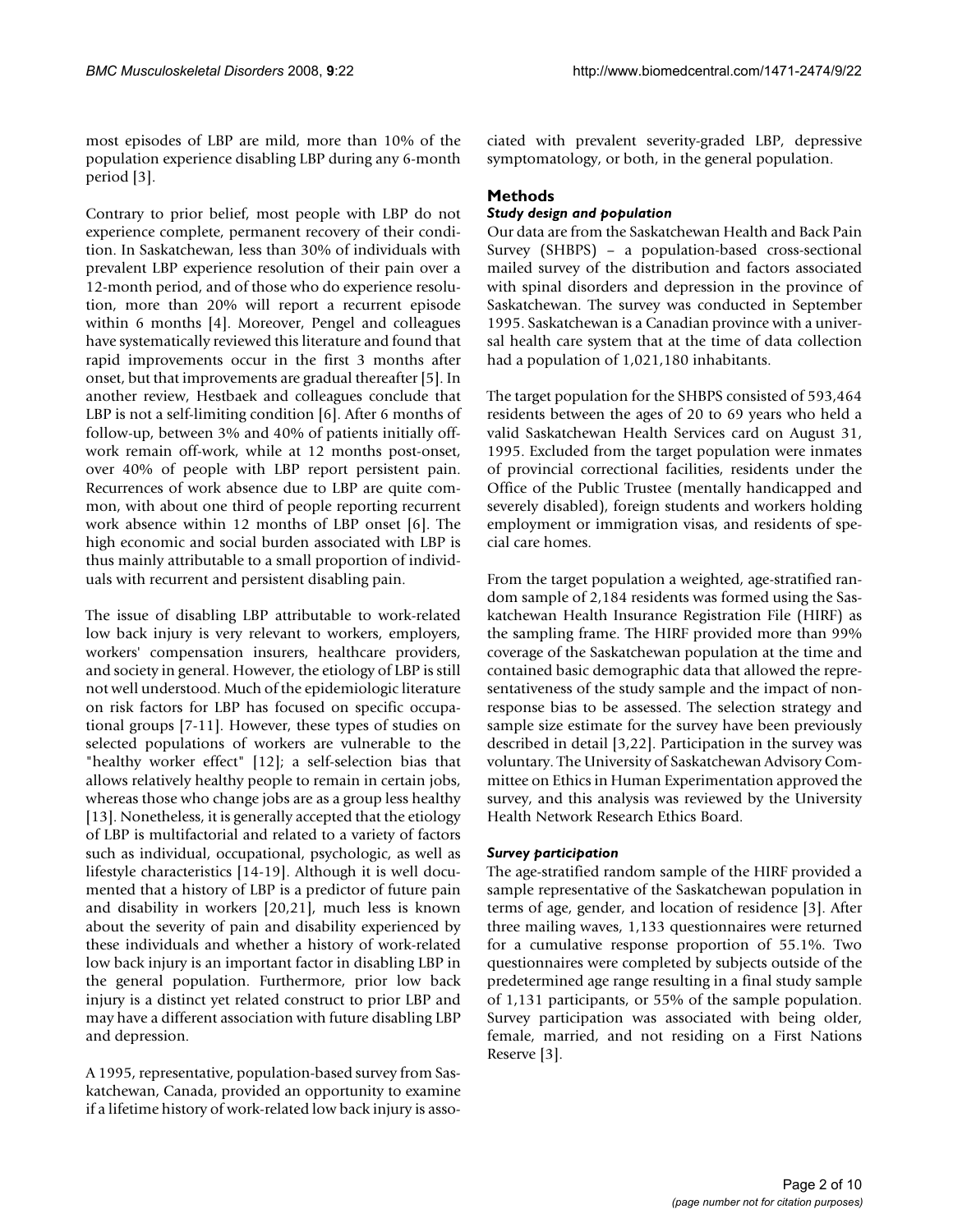## *Main independent variable: history of work-related low back injury*

The SHBPS measured whether respondents had a lifetime history of work-related low back injury by asking, "Have you ever injured your low back at work?" We classified as exposed those persons who answered, "Yes" to this question. As a check on misclassification in our measure, we assessed responses to the following supplementary question, "Have you ever had to take time off work or perform light duties at work because of a low back work injury?" Of 1,093 respondents who responded to this question, 272 (24.1%) answered "Yes." All respondents who indicated having taken time off work or performed light duties at work due to a work injury reported a history of workrelated low back injury in responding to our main independent variable.

# *Outcomes*

# *Severity-graded LBP*

A body diagram was used to explicitly identify the location of LBP in the SHBPS [3]. LBP was defined as pain located between the 12<sup>th</sup> ribs and the gluteal folds experienced in the previous 6 months. The main outcome in this study is the 6-month period prevalence of graded severity of LBP, as measured by the Chronic Pain Questionnaire (CPQ) [23]. The questionnaire is a seven-item Guttman scale that was developed to classify pain into grades of severity [24]. Three items assess pain intensity and four items assess disability over the previous 6 months. Pain intensity is rated according to the following variables: i) today's pain, ii) the worst pain in the last 6 months, and iii) the average pain experienced in the last 6 months. Three disability questions measure the interference over the past 6 months caused by pain with respect to: work; recreational, social, and family activities; and, daily activities. The fourth disability question measures the number of days in the past 6 months that the respondent has been kept from usual activities (work, school, or housework). Five grades of pain severity are derived from the three disability scores and the number of disability days, and are calculated based on the aggregate score of pain intensity (ranging from 0–100) and the number of disability points (ranging from 0–6) (Table 1). In this study, because the number of participants with Grades III and IV LBP was

**Table 1: Classification of low back pain grade**

| Grade        | Scoring                                                                                              | Interpretation                                                                                                                                                         |
|--------------|------------------------------------------------------------------------------------------------------|------------------------------------------------------------------------------------------------------------------------------------------------------------------------|
| Ш<br>Ш<br>ιv | No pain, no disability<br>$PI < 50$ ; DP $<$ 3<br>$PI \ge 50$ : DP < 3<br>$DP = 3-4$<br>$DP = 5 - 6$ | No chronic pain<br>Low pain intensity/low disability<br>High pain intensity/low disability<br>High disability/moderately limiting<br>High disability/severely limiting |

Abbreviations: PI, pain intensity; DP, disability points

small, we combined these into one category, Grade III-IV LBP (that is, high-disability LBP).

The CPQ has been shown to be a reliable and valid measure in various pain populations [25-29]. The pain grades show a statistically significant and monotonically increasing relationship with employment status (full employment to unemployment), amount of pain-related functional limitation, increasing levels of depression, and decreasing levels of self-rated health [23,24].

## *Depression*

The Center for Epidemiological Studies-Depression Scale (CES-D) was used to measure the 1-week period prevalence of depression. The CES-D is a widely used 20-item self-report scale designed to measure current level of depressive symptoms in population-based epidemiologic research [30]. It has been shown to be a valid and reliable measure in various populations, including the general community, primary care settings, and arthritis and chronic pain populations [31-34]. The CES-D is scored from 0 to 60. A score of 16 or higher is considered indicative of major depression in the general population [30,35].

# *Covariates*

The SHBPS questionnaire included several valid and reliable inventories and specific questions inquiring about various domains:

# *Sociodemographic characteristics*

Information was collected on age, gender, marital status, location of residence, as well as highest education attainment and annual household income.

# *Work-related characteristics*

Data on employment status and main work activity was gathered. For work activity, participants' were asked to check one main activity from the following options: "heavy labour," "light labour," "mostly sitting," "mostly standing," or "mostly walking/moving around."

# *General health*

The Medical Outcomes Study 36-item short form questionnaire (SF-36) was used to measure current self-perceived general health status [36]. The SF-36 is designed to provide a global measure of health-related quality of life. The SF-36 is a valid and reliable measure that has been tested extensively in various populations [37-39]. For the purpose of this analysis, the general-health scale was used as a continuous variable with scores ranging from 0 to 100, with higher scores suggesting better health status.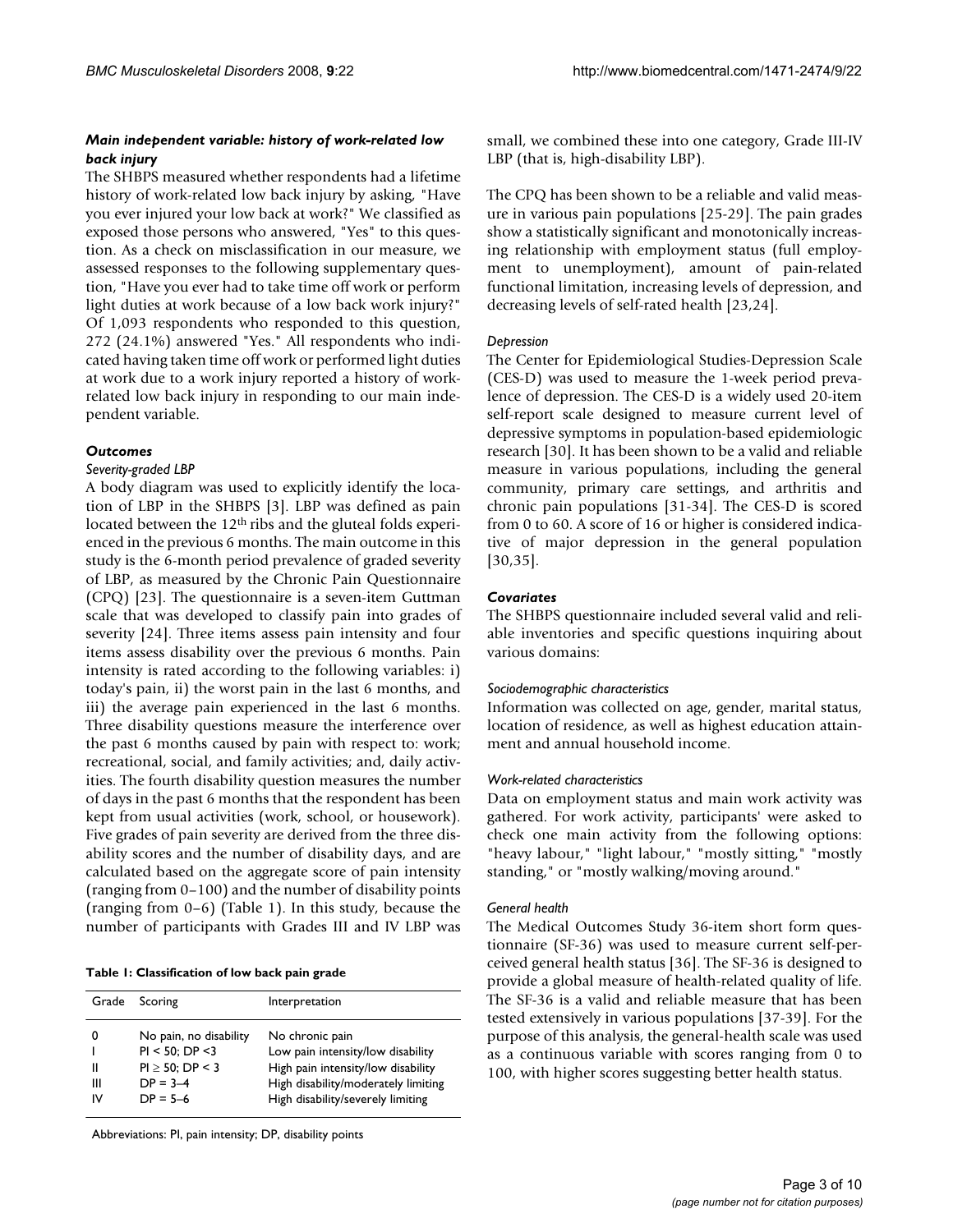# *Comorbidities*

Coexisting health problems may be covariates with important effects on the associations between a history of work-related low back injury and both, prevalent LBP and depressive symptoms. A self-report questionnaire was developed inquiring about the presence and perceived impact of broad categories of health disorders and included in the SHBPS. Participants were asked if they currently experience a condition. If so, participants were then asked to evaluate the impact of the condition on their health over the past 6 months. The severity was measured on a modified Likert scale, with answers graded from: "does not affect my health," to "makes my health a little worse," "makes my health worse," or "makes my health much worse" than it should be. This severity grading was used for the purposes of the analysis. The Comorbidity Questionnaire has been shown to have good test-retest reliability and adequate face and concurrent validity [40,41]. The comorbidities of interest were allergies, arthritis, breathing problems, cardiovascular disorders, digestive problems, high blood pressure, mental health problems, and headaches. In addition, the Chronic Pain Questionnaire was used to measure the presence and severity of neck pain experienced in the previous 6 months.

# *Cigarette smoking*

Self-report of smoking status was obtained and categorized as nonsmoker, ex-smoker or current smoker.

#### *Anthropometric variables*

Height and weight were used to compute the body mass index (BMI; BMI =  $\text{kg/m}^2$ ).

#### *Exercise*

Data on the average number of days per week participating in a minimum of 30 minutes of exercise during the previous 6 months was collected.

#### *Psychosocial*

Participants were asked about their current level of satisfaction with their life. Possible responses included: "very satisfied," "satisfied," "neither satisfied nor dissatisfied," "dissatisfied," and "very dissatisfied."

#### *Statistical analysis*

Descriptive statistics were used to describe the distribution and associations of the variables in those respondents who reported a history of work-related low back injury and in those who did not. We built logistic regression models to test and measure associations between a lifetime history of work-related low back injury and the two outcomes while controlling for potential covariates [42]. Multinomial logistic regression analysis was used for the models investigating severity-graded LBP, while binary logistic regression analysis was used for depressive symptomatology. We measured the strength of associations with odds ratios (ORs), and the precision of these estimates were given by their 95% confidence intervals (CIs). The analysis was conducted using SAS [43,44].

A three-step modeling approach was used to determine the effects of covariates on the associations of interest. First, we calculated the crude ORs and 95% CIs for a lifetime history of work-related low back injury. Second, we individually built bivariate models that included the main independent variable and each of the potential covariates to assess their effect on the crude association. When they were not the outcome being analyzed, severity-graded LBP and depressive symptomatology were also considered potential covariates in the model. A cut-point of 10% change in the association estimate was considered important enough to include the variable as a covariate in the adjusted model [13]. Finally, to assess the aggregate effect of covariates on the association estimate, all covariates identified in the second step were entered in the final model. In the final model, the covariates that did not contribute to the model ( $p \ge 0.1$  on the Wald  $\chi^2$ -statistic) were excluded and their impact on the association estimate evaluated. If the estimate did not vary by more than 10% in the absence of that variable, it was not considered an important covariate in the final model. The final models were also adjusted for age and gender. At each stage of modeling, numerical problems (zero cell count or covariates discriminating the outcome perfectly) were assessed by comparing the estimated standard error to the point estimate. The presence of a large standard error relative to the point estimate was considered suggestive of a numerical problem [45]. The variables responsible for numerical problems were excluded from the model.

#### *Supplemental analysis*

Due to concern that our main independent variable might result in non-differential misclassification of the responders, we complemented our main analyses with similar analyses using a supplementary independent variable measuring lifetime history of time off work or light duties due to work-related low back injury.

#### **Results**

Of the 1,131 eligible participants, 1,086 responded to the question about the main independent variable. Of these, 38.0% (413/1,086) reported a positive history of workrelated low back injury. A history of work-related low back injury was more common in men than in women from all age groups except the 20- to 29-year-old age group, where the proportions of men and women with a history of injury were similar (Figure 1). The characteristics of the study sample stratified by history of low back injury at work and the supplementary variable, history of time off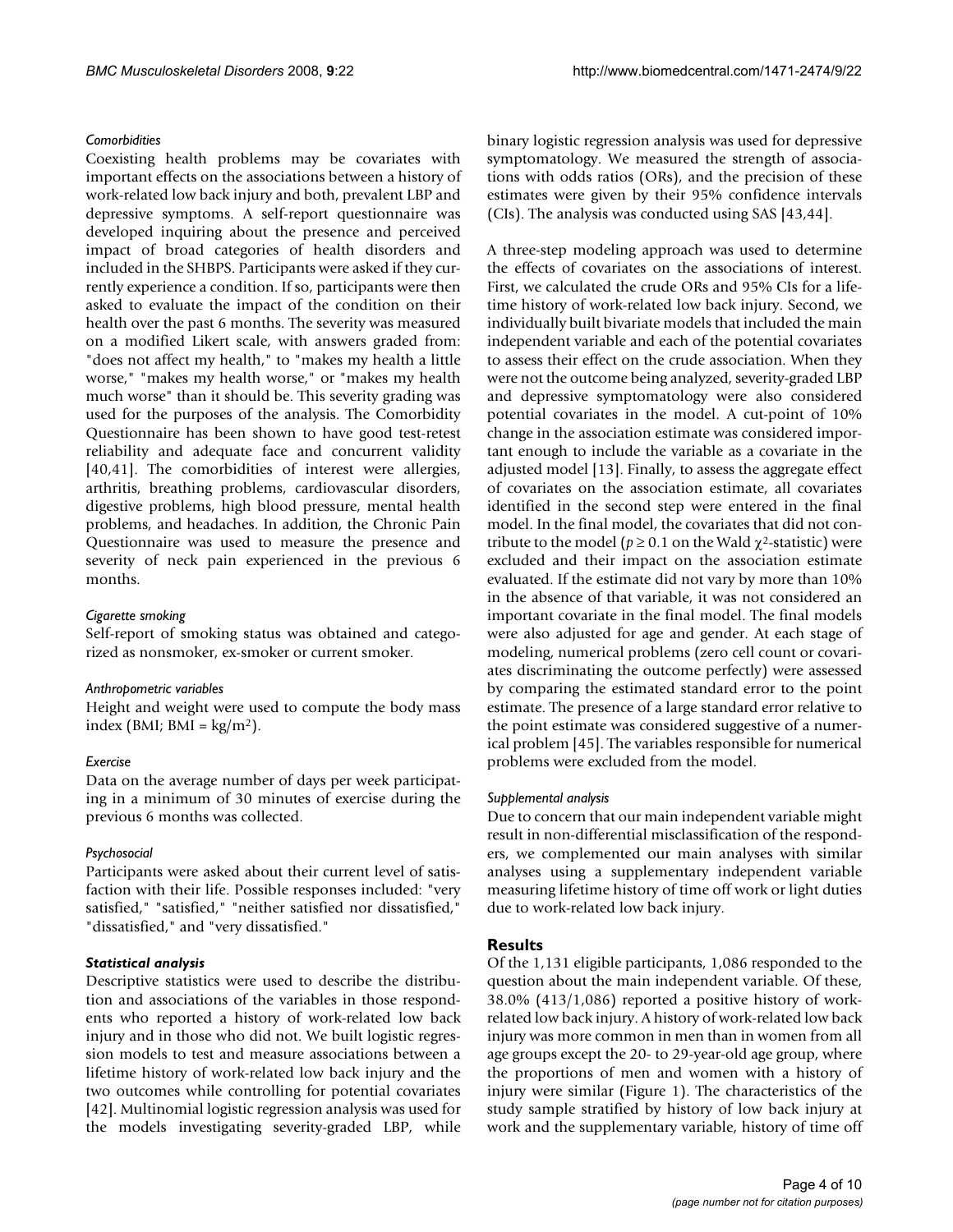

Figure 1

Age-group and gender specific distribution of lifetime history of work-related low back injury (*n* = 413).

or light duties due to a work-related low back injury, are presented in Tables 2, 3, 4. A higher proportion of respondents with a history of work-related low back injury lived in rural Saskatchewan and a higher percentage also reported an annual household income of less than \$40,000 (Table 2). In addition, a lower proportion of previously injured respondents had at least some post-secondary education.

Similar proportions of respondents with and without a history of low back injury at work reported comorbidities (Table 3). However, those with a history of work-related low back injury were more likely to report neck pain, moderate to severe headaches, and were more than twice as likely to report arthritis that moderately to severely affected their health. Other health-related characteristics were also, for the most part, quite similar between those with a history of low back injury at work and those without (Table 4). Nonetheless, a lower proportion of respondents with a history of work-related injury reported being "very satisfied" with their lives (19.9% vs. 27.5%), and a higher percentage were current smokers at the time of the survey (Table 4).

All outcomes were more common in respondents who reported a history of work-related low back injury than in those who did not (Table 4). Respondents who had experienced a low back injury at work were more than twice as likely to report suffering from disabling low back pain in the 6 months prior to the survey (17.9% vs. 7.7%). The prevalence of depressive symptomatology was also slightly higher in those with a history of work-related low back injury (24.2%) than in those without (20.0%).

Table 5 presents the crude and adjusted ORs and 95% CIs for the associations between a history of work-related low back injury and both, severity-graded LBP and depressive symptomatology. The analysis demonstrates strong, positive associations between a history of low back injury at work and grades of LBP in the previous 6 months. The difference between the crude and adjusted odds ratios was small (Table 5). The depressive symptomatology model suggests that a history of work-related low back injury is not associated with prevalent depressive symptoms over the past week (Table 5). Income, mental health, life satisfaction, and LBP were important covariates in the adjusted model describing the association between a history of work-related low back injury and prevalent depressive symptomatology.

# *Supplemental analysis*

Similar analyses with our supplementary independent variable of history of time off work or light duties due to work-related low back injury revealed very similar findings to those obtained by analysis with our main independent variable (Tables 2, 3, 4, 5).

# **Discussion**

The purpose of this study was to determine if a lifetime history of low back injury at work is associated with prevalent severity-graded LBP and depressive symptomatology. The results suggest that strong associations exist between a history of work-related low back injury and the 6-month prevalence of severity-graded LBP. Our findings are in line with those of Battié and colleagues [46] who reported that a history of low back disorder was related to future reports of LBP, and with those of Hurwitz and Morgenstern [14] who reported that a history of back trauma was associated with prevalent chronic back disability. To our knowledge, however, this study is the first to investigate the association between a history of work-related low back injury and both, severity-graded LBP and depressive symptomatology in a North American, general population study.

In their review, Dempsey and colleagues [47] suggest that prior injury history is an important personal variable that influences low back pain prognosis and merits further study in the literature. It is well documented that a history of occupational back pain is a risk factor for prevalent and future episodes of low back pain and disability in occupational settings [20,21]. More recent studies have begun to investigate the associations between low back pain and specific physical and psychosocial workplace characteristics [15,48,49]. However, little is known about the role previous work-related injury plays in future episodes of back pain in the general population or how it relates to grades of LBP severity. Our study supports the hypothesis that work-related low back injury is an important factor in increasing severity of prevalent low back pain in the general population.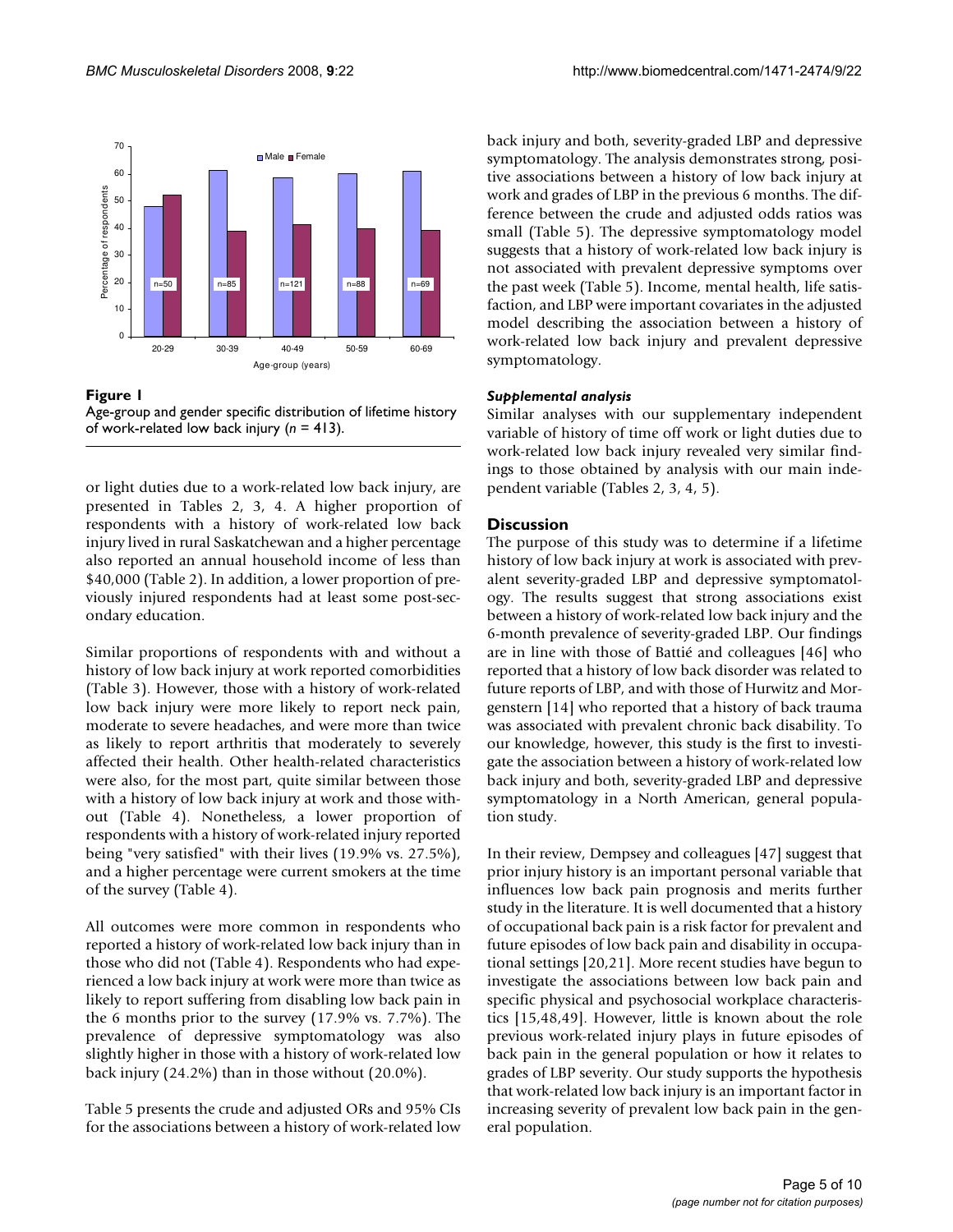| Characteristic                      | History of work-related low back injury |             | History of time off or light duties due to work-related low back injury |             |
|-------------------------------------|-----------------------------------------|-------------|-------------------------------------------------------------------------|-------------|
|                                     | Yes                                     | No          | Yes                                                                     | No          |
| Age - mean (SD)                     | 45.6 (12.6)                             | 43.9 (13.5) | 46.7 (12.5)                                                             | 43.8 (13.4) |
| Male gender $- N$ (%)               | 242 (58.6)                              | 267 (39.7)  | 169(62.1)                                                               | 339 (41.9)  |
| Marital status $- N$ (%)            |                                         |             |                                                                         |             |
| Married/Common law                  | 312(76.3)                               | 498 (74.7)  | 205 (76.2)                                                              | 604 (75.2)  |
| Divorced/Separated                  | 37(9.1)                                 | 46 (6.9)    | 24(8.9)                                                                 | 57 $(7.1)$  |
| Widowed                             | 8(2.0)                                  | 21(3.2)     | 7(2.6)                                                                  | 22(2.7)     |
| Single                              | 52 (12.7)                               | 102(15.3)   | 33(12.3)                                                                | 120(14.9)   |
| Location of residence $- N$ (%)     |                                         |             |                                                                         |             |
| Urban                               | 135 (32.8)                              | 259 (38.5)  | 85 (31.4)                                                               | 308(38.1)   |
| Rural                               | 277 (67.2)                              | 413(61.5)   | 186 (68.6)                                                              | 501 (61.9)  |
| Annual household income $- N$ (%)   |                                         |             |                                                                         |             |
| $0 - 20,000$                        | 103(26.3)                               | 126(20.5)   | 68 (26.5)                                                               | 160(21.5)   |
| $20,001 - 40,000$                   | 126 (32.2)                              | 219 (35.6)  | 85(33.1)                                                                | 258 (34.6)  |
| $40,001 - 60,000$                   | 87(22.3)                                | 142(23.1)   | 59 (23.0)                                                               | 169(22.7)   |
| 60,001 and over                     | 75 (19.2)                               | 128(20.8)   | 45 (17.5)                                                               | 158(21.2)   |
| Education $- N$ (%)                 |                                         |             |                                                                         |             |
| Grade 8 or less                     | 38 (9.3)                                | 37(5.6)     | 26(9.6)                                                                 | 48 (6.0)    |
| Some high school                    | 110(26.8)                               | 133(20.0)   | 78 (28.9)                                                               | 165(20.6)   |
| High school graduate                | 107(26.1)                               | 177(26.6)   | 73 (27.0)                                                               | 209(26.1)   |
| Some post-secondary                 | 117(28.5)                               | 213 (32.0)  | 73 (27.0)                                                               | 256 (32.0)  |
| University graduate                 | 38(9.3)                                 | 105(15.8)   | 20(7.4)                                                                 | 123(15.4)   |
| Current employment status $- N$ (%) |                                         |             |                                                                         |             |
| Full-time                           | 212(52.4)                               | 322 (48.6)  | 138(51.7)                                                               | 396 (49.7)  |
| Part-time                           | 67(16.5)                                | 97 (14.7)   | 40 (15.0)                                                               | 121(15.2)   |
| Unemployed                          | 31(7.7)                                 | 34(5.1)     | 18(6.7)                                                                 | 47 (5.9)    |
| Homemaker                           | 56 (13.8)                               | 134(20.2)   | 36(13.5)                                                                | 87 (10.9)   |
| Retired                             | 48 (11.9)                               | 75(11.3)    | 37 (13.9)                                                               | 152(19.1)   |
| Student                             | 13(3.2)                                 | 31(4.7)     | 6(2.3)                                                                  | 38(4.8)     |
| Main work activity $- N$ (%)        |                                         |             |                                                                         |             |
| Heavy labour                        | 77 (20.0)                               | 49 (7.9)    | 46 (18.5)                                                               | 79 (10.5)   |
| Light labour                        | 79 (20.4)                               | 95 (15.4)   | 52 (20.9)                                                               | 122(16.2)   |
| Sitting                             | 62(16.0)                                | 201 (32.5)  | 37 (14.9)                                                               | 226 (29.9)  |
| Standing                            | 42 (10.8)                               | 63 (10.2)   | 22(8.8)                                                                 | 82 (10.9)   |
| Walking                             | 138 (35.6)                              | 198 (32.0)  | 91(36.6)                                                                | 245 (32.5)  |

**Table 2: Frequency distribution of the sociodemographic and work-related characteristics by main and supplementary independent variables.**

# *Strengths and limitations*

Several factors contribute to the validity of our findings. Data were from a large and representative cross-section of the general, Saskatchewan adult population. We were able to obtain information on, and perform extensive multivariable adjustment for, many potential covariates of the associations between our main independent variable and outcomes of interest. We were also able to discriminate between various grades of LBP severity and depressive symptomatology through the use of valid, reliable, and meaningful outcomes. Furthermore, our supplemental analyses gave very similar results and support the findings of the main analyses.

Our study has limitations. An important threat to internal validity in a population-based survey is selection bias. Selection bias refers to the distortion of association or evidence due to systematic differences in characteristics between those who participate in the survey and those who do not. If either the main independent variable or the outcome of interest is associated with any of these characteristics, it is likely that the study population is not truly representative of the target population. Nonrespondents to the SHBPS were more likely to be male, younger, single, and reside on a First Nations Reserve [3]. Since Grade I LBP is more common in younger individuals [3] and it is possible that more men than women experience workrelated low back injury, we might have underestimated the strength of associations between occupational low back injury and prevalent severity-graded LBP. Although the data were collected 13 years ago, we think our results remain valid since there does not seem to be any timerelated trend in the prevalence of LBP [1,50], nor in the incidence of work-related back injuries claimed in the province of Saskatchewan [51].

Our results cannot be used to infer that a work-related low back injury increases the risk of experiencing future disabling LBP. In cross-sectional research, a prevalence odds ratio should not be seen as a valid measure of relative risk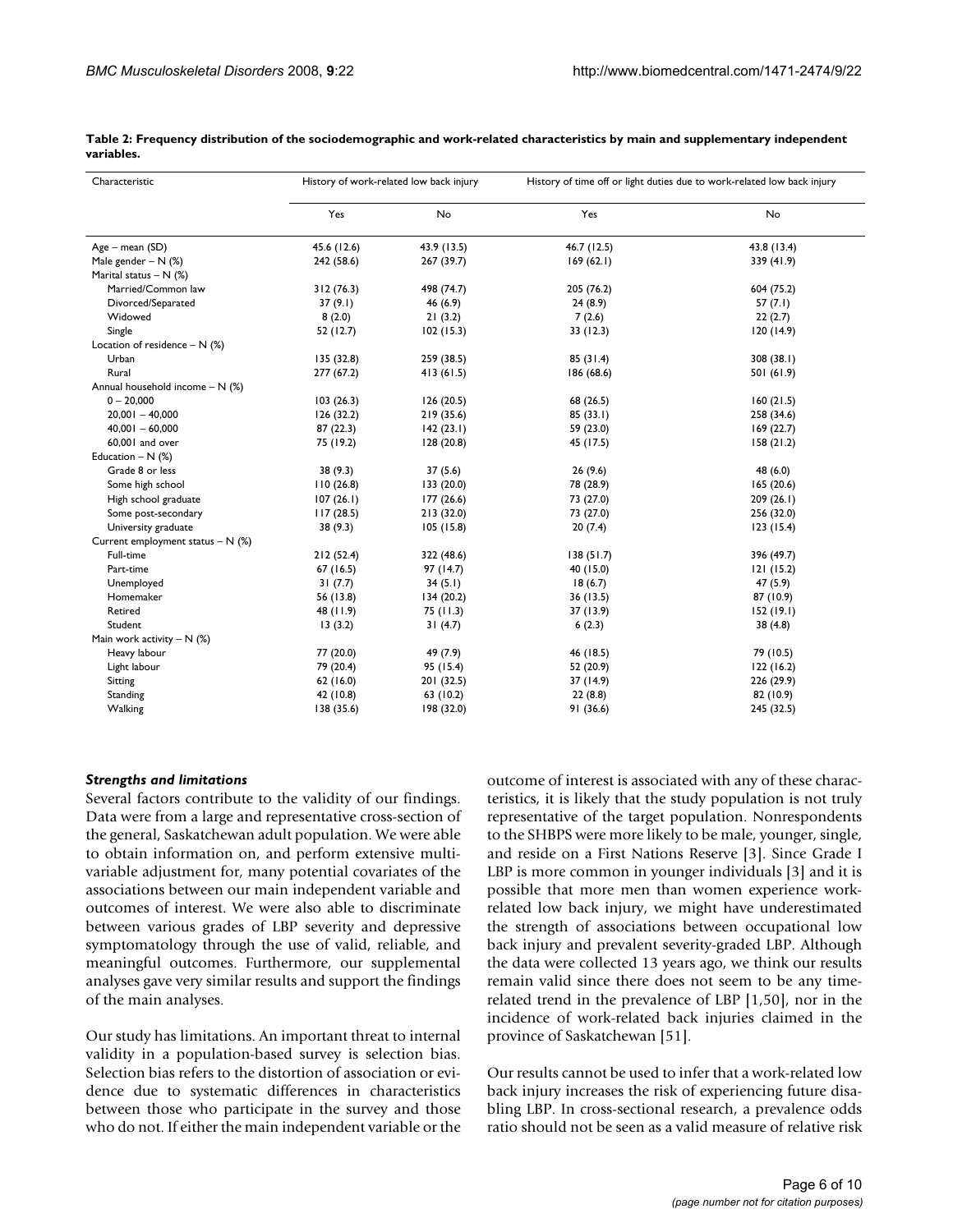|                                     | History of work-related low back injury |              | History of time off or light duties due to work-related low back injury |              |
|-------------------------------------|-----------------------------------------|--------------|-------------------------------------------------------------------------|--------------|
|                                     | $Yes - N$ (%)                           | $No - N$ $%$ | $Yes - N$ (%)                                                           | $No - N$ (%) |
| Allergies                           |                                         |              |                                                                         |              |
| Absent                              | 226 (56.4)                              | 387 (58.6)   | 144(54.8)                                                               | 467 (58.8)   |
| No to minimum impact on health      | 118(29.4)                               | 199 (30.2)   | 76 (28.9)                                                               | 241 (30.4)   |
| Moderate to severe impact on health | 57 (14.2)                               | 74 (11.2)    | 43 (16.4)                                                               | 86 (10.8)    |
| Breathing problems                  |                                         |              |                                                                         |              |
| Absent                              | 266 (66.2)                              | 478 (72.4)   | 165(62.7)                                                               | 576 (72.5)   |
| No to minimum impact on health      | 95 (23.6)                               | 140(21.2)    | 66(25.1)                                                                | 168(21.1)    |
| Moderate to severe impact on health | 41 (10.2)                               | 42(6.4)      | 32 (12.2)                                                               | 51 (6.4)     |
| High blood pressure                 |                                         |              |                                                                         |              |
| Absent                              | 337 (84.0)                              | 560 (84.6)   | 221 (84.0)                                                              | 673 (84.6)   |
| No to minimum impact on health      | 43 (10.7)                               | 74(11.2)     | 25(9.5)                                                                 | 92(11.6)     |
| Moderate to severe impact on health | 21(5.2)                                 | 28(4.2)      | 17(6.5)                                                                 | 31(3.9)      |
| Cardiovascular disorders            |                                         |              |                                                                         |              |
| Absent                              | 339 (83.9)                              | 570 (86.1)   | 224 (84.5)                                                              | 682 (85.6)   |
| No to minimum impact on health      | 48 (11.9)                               | 68 (10.3)    | 30(11.3)                                                                | 86 (10.8)    |
| Moderate to severe impact on health | 17(4.2)                                 | 24(3.6)      | 11(4.2)                                                                 | 29(3.6)      |
| Digestive system problems           |                                         |              |                                                                         |              |
| Absent                              | 284 (70.1)                              | 499 (75.3)   | 176 (66.2)                                                              | 605 (75.8)   |
| No to minimum impact on health      | 75 (18.5)                               | 112(16.9)    | 53 (19.9)                                                               | 133(16.7)    |
| Moderate to severe impact on health | 46 (11.4)                               | 52 (7.8)     | 37 (13.9)                                                               | 60(7.5)      |
| Headaches                           |                                         |              |                                                                         |              |
| Absent                              | 158 (39.0)                              | 314(47.4)    | 98 (36.8)                                                               | 373 (46.7)   |
| No to minimum impact on health      | 157 (38.8)                              | 248 (37.4)   | 103(38.7)                                                               | 301 (37.7)   |
| Moderate to severe impact on health | 90(22.2)                                | 101(15.2)    | 65 (24.4)                                                               | 124(15.5)    |
| Arthritis                           |                                         |              |                                                                         |              |
| Absent                              | 257 (64.4)                              | 507 (77.6)   | 159 (60.9)                                                              | 603 (76.6)   |
| No to minimum impact on health      | 73 (18.3)                               | 95 (14.6)    | 51(19.5)                                                                | 116(14.7)    |
| Moderate to severe impact on health | 69 (17.3)                               | 51(7.8)      | 51 (19.5)                                                               | 68 (8.6)     |
| Mental health problems              |                                         |              |                                                                         |              |
| Absent                              | 285 (70.4)                              | 526 (79.3)   | 183(69.1)                                                               | 627 (78.5)   |
| No to minimum impact on health      | 82 (20.3)                               | 101(15.2)    | 55 (20.8)                                                               | 125(15.6)    |
| Moderate to severe impact on health | 38(9.4)                                 | 36(5.4)      | 27(10.2)                                                                | 47 (5.9)     |
| Neck pain                           |                                         |              |                                                                         |              |
| Absent                              | 153 (38.2)                              | 341 (51.6)   | 104(39.9)                                                               | 389 (48.8)   |
| Low intensity/low disability        | 177(44.1)                               | 235 (35.6)   | 109(41.8)                                                               | 302 (37.9)   |
| High intensity/low disability       | 47 $(11.7)$                             | 58 (8.8)     | 29(11.1)                                                                | 75 (9.4)     |
| High disability                     | 24(6.0)                                 | 27(4.1)      | 19(7.3)                                                                 | 31(3.9)      |

**Table 3: Comorbidities in the study population by main and supplementary independent variables.**

and should only be used to measure the strength of association. There are four main reasons for this. First, the cross-sectional research design does not address the issue of temporality. In other words, we cannot be certain that the work-related injury has in fact occurred prior to the onset of low back pain, so we are unable to comment on causation. Second, we do not have complete medical histories on the respondents exposed to a work-related low back injury and so we are unable to identify those who had pre-existing low back problems before their injury at work. In addition, because LBP is highly prevalent in the general population [50], it can be expected that an important proportion of respondents had LBP before experiencing a work-related injury. Third, a lack of data about the severity of work-related injuries introduces uncertainty around the measures of association. For instance, even though it is likely that the group with a history of workrelated low back injury mainly included respondents with mild sprain and strain injuries of the low back, it is also possible that it included respondents with severe low back injuries such as fractures and disc herniations. Since severe low back injuries may predispose a person to develop disabling low back conditions, we cannot be certain that our results do not overestimate the true associations between a lifetime history of work-related low back injury and prevalent severity-graded LBP. Finally, controlling for confounding in cross-sectional research is often difficult because we cannot be certain whether the potential confounder is a result of the exposure-outcome association or truly associated with the exposure before the outcome develops [13]. In our study, adjustment for covariates may have resulted in overadjusting and yielded conservative estimates of the associations.

# **Conclusion**

Our study has important implications for future research. It demonstrates the need for population-based prospective research that will investigate the causes of disabling low back pain and depression in the general population. We recommend that prognostic studies of occupational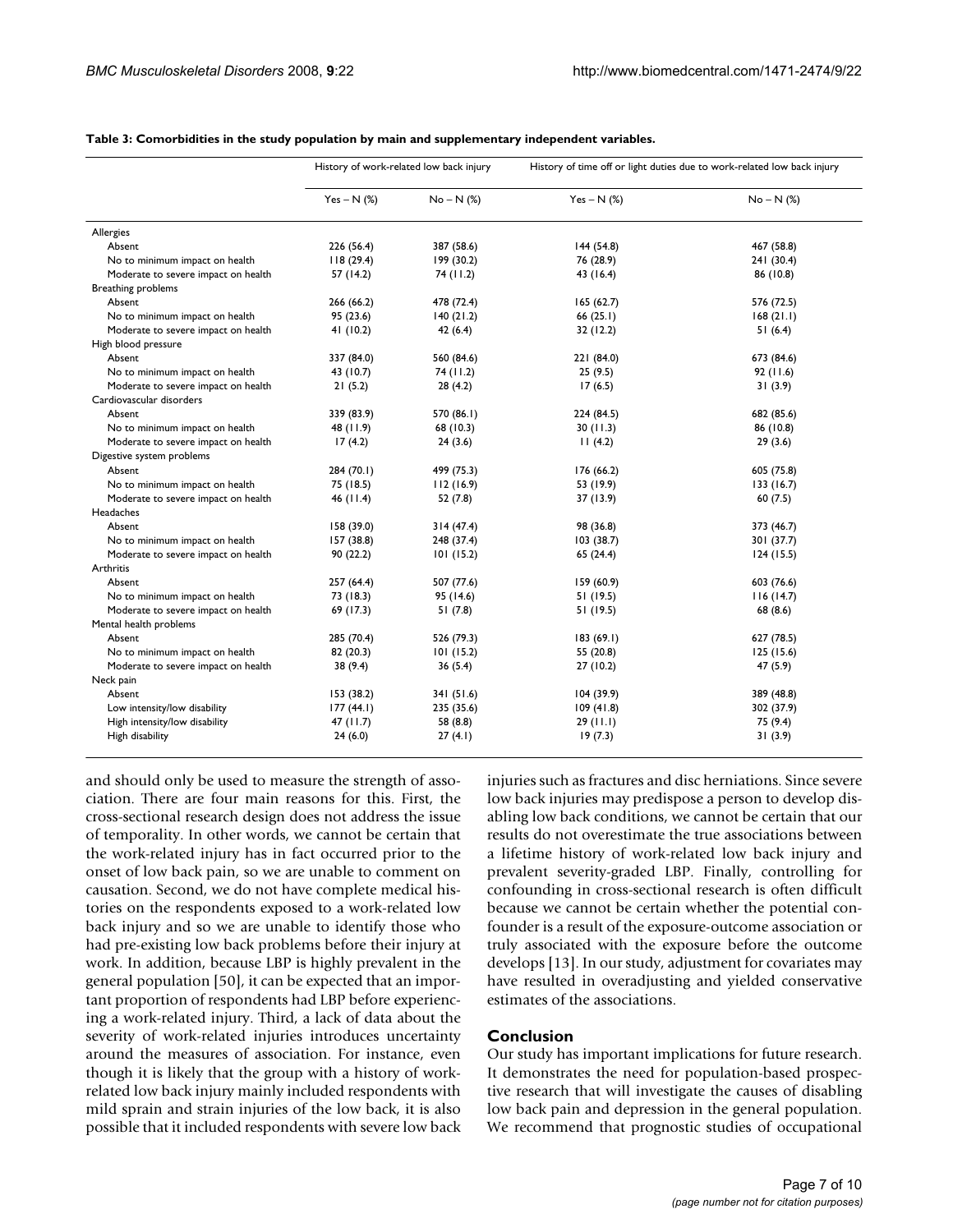| Characteristic                            | History of work-related low back injury |             | History of time off or light duties due to work-related low back injury |             |
|-------------------------------------------|-----------------------------------------|-------------|-------------------------------------------------------------------------|-------------|
|                                           | Yes                                     | No          | Yes                                                                     | No          |
| Smoking – $N$ (%)                         |                                         |             |                                                                         |             |
| Never smoked                              | 184(46.1)                               | 352 (54.1)  | 111(42.5)                                                               | 424 (54.0)  |
| Past smoker                               | 94 (23.6)                               | 158(24.3)   | 70 (26.8)                                                               | 180 (22.9)  |
| Current smoker                            | 121(30.3)                               | 141(21.7)   | 80 (30.7)                                                               | 81(23.1)    |
| BMI weight categories ( $kg/m2$ ) – N (%) |                                         |             |                                                                         |             |
| <18.5 (underweight)                       | 17(4.1)                                 | 31(4.6)     | 11(4.0)                                                                 | 37(4.6)     |
| 18.5-24.9 (normal)                        | 150(36.3)                               | 271(40.3)   | 93 (34.2)                                                               | 325(40.1)   |
| 25.0-29.9 (overweight)                    | 175(42.4)                               | 258 (38.3)  | 121(44.5)                                                               | 311(38.4)   |
| $\geq$ 30.0 (obese)                       | 71(17.2)                                | 113(16.8)   | 47 (17.3)                                                               | 137(16.9)   |
| General health from SF-36 - mean (SD)     | 62.8(13.7)                              | 64.8 (14.0) | 61.8(13.4)                                                              | 64.8 (14.0) |
| Days of exercise per week - mean (SD)     | 2.9(2.2)                                | 2.7(2.1)    | 2.9(2.2)                                                                | 2.8(2.1)    |
| Life satisfaction                         |                                         |             |                                                                         |             |
| Very satisfied                            | 81 (19.9)                               | 182 (27.5)  | 47 (17.5)                                                               | 216(27.2)   |
| Satisfied                                 | 211(51.8)                               | 327 (49.5)  | 134(49.8)                                                               | 402 (50.6)  |
| Neither satisfied nor dissatisfied        | 76 (18.7)                               | 102(15.4)   | 62(23.1)                                                                | 114(14.3)   |
| <b>Dissatisfied</b>                       | 32(7.9)                                 | 38(5.8)     | 25(9.3)                                                                 | 45(5.7)     |
| Very dissatisfied                         | 7(1.7)                                  | 12(1.8)     | 1(0.4)                                                                  | 18(2.3)     |
| Outcome                                   |                                         |             |                                                                         |             |
| Low back pain                             |                                         |             |                                                                         |             |
| Absent                                    | 48 (11.8)                               | 249 (37.7)  | 30(11.2)                                                                | 267 (33.5)  |
| Low intensity/low disability              | 221(54.3)                               | 292 (44.2)  | 133 (49.8)                                                              | 378 (47.5)  |
| High intensity/low disability             | 65 (16.0)                               | 68 (10.3)   | 42 (15.7)                                                               | 90(11.3)    |
| High disability                           | 73 (17.9)                               | 51(7.7)     | 62(23.2)                                                                | 61(7.7)     |
| Depressive symptomatology                 |                                         |             |                                                                         |             |
| $CES-D score < 16$                        | 300 (75.8)                              | 511 (80.0)  | 193 (74.2)                                                              | 617(79.9)   |
| CES-D score $\geq 16$                     | 96 (24.2)                               | 128(20.0)   | 67(25.8)                                                                | 155(20.1)   |

**Table 4: Frequency distribution of health-related characteristics and outcomes by main and supplementary independent variables.**

injuries use outcome measures that are able to classify the severity of the conditions of interest in a valid and reliable way. This would help avoid making conclusions potentially biased by case-mix and vague case definitions. Our analysis also highlights the importance of adequately adjusting for comorbidities and sociodemographic characteristics when studying the associations between low back injury, pain, disability, and depression. This study suggests that efforts should be devoted to investigating work-related injury as a potentially important factor in the etiology of intense and disabling LBP. The aim of this research would be to develop and implement primary and secondary prevention programs designed to decrease the burden of disabling LBP associated with work-related injuries.

**Table 5: Crude and adjusted ORs and 95% CIs for the associations between the main and supplementary independent variables and both, severity-graded low back pain and depressive symptoms.**

| Outcome                       | Work-related low back injury |                      | Time off or light duties due to work-related low back injury |                      |
|-------------------------------|------------------------------|----------------------|--------------------------------------------------------------|----------------------|
|                               | Crude OR                     | Adjusted OR          | Crude OR                                                     | Adjusted OR          |
| Severity-graded LBP           |                              | $\ast$               |                                                              |                      |
| No low back pain              |                              |                      |                                                              |                      |
| Low intensity/low disability  | $3.93(2.75 - 5.60)$          | $3.66(2.48 - 5.42)$  | $3.13(2.05 - 4.80)$                                          | 2.99 (1.88-4.77)     |
| High intensity/low disability | $4.96(3.13 - 7.85)$          | $4.03(2.41 - 6.76)$  | $4.15(2.46 - 7.03)$                                          | $3.33$ (1.85-5.98)   |
| High disability               | $7.42(4.63 - 11.91)$         | $6.76(3.80 - 12.01)$ | $9.05(5.39 - 15.2)$                                          | $9.03(4.86 - 16.77)$ |
| Depressive symptoms           |                              |                      |                                                              |                      |
| $CES-D score < 16$            |                              |                      |                                                              |                      |
| CES-D score $\geq$ 16         | $1.28(0.95 - 1.73)$          | $0.85(0.55 - 1.30)$  | 1.38 (1.00-1.92)                                             | $0.75(0.45 - 1.25)$  |

\* OR adjusted for age, gender, income, arthritis, and neck pain

† OR adjusted for age, gender, income, arthritis, digestive problems, and headaches

‡ OR adjusted for age, gender, income, mental health problems, life satisfaction, and LBP

§ OR adjusted for age, gender, income, general health, breathing problems, digestive problems, headaches, mental health problems, life satisfaction, and severity-graded LBP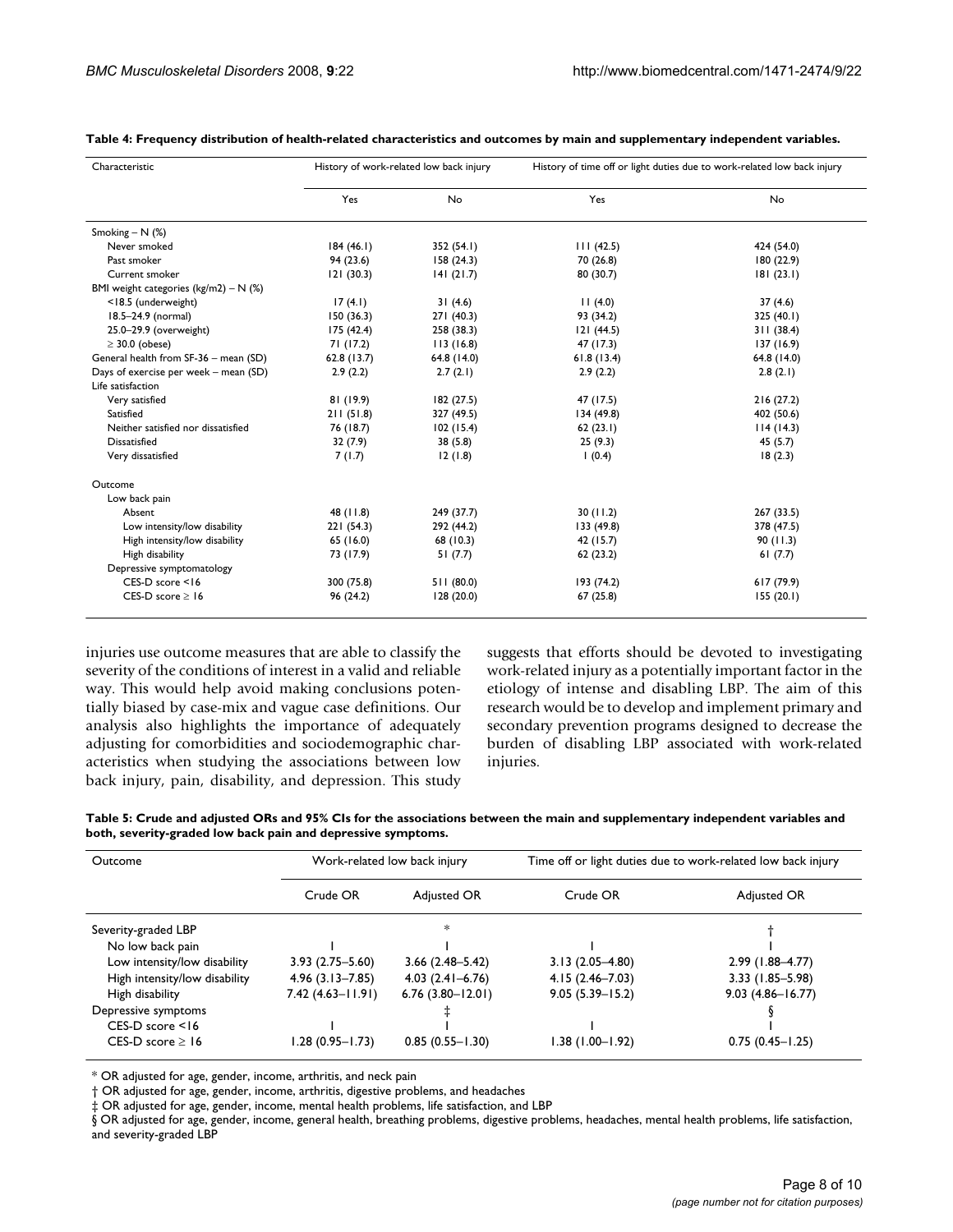In Saskatchewan, 12.3% of the adult population experiences high intensity/low disability LBP and an additional 10.7% is disabled by LBP during a 6-month period [3]. Policymakers and all relevant stakeholders should move to prevent this significant burden of disability. Finally, given the controversy about the impact of compensation and the development of pain and disability [52], there is a need to evaluate the effect of the compensation and social context on claiming behaviours and the clinical problem of work-related low back injuries.

### **Competing interests**

The author(s) declare that they have no competing interests.

#### **Authors' contributions**

All authors together developed the aim and analytical approach for this report. CAH carried out the statistical analysis and wrote the first draft of the manuscript. JDC and PC contributed to the analysis and interpretation of the data and revised the manuscript for important intellectual content. All authors read and approved the final manuscript.

#### **Acknowledgements**

We thank Eleanor Boyle, PhD for her assistance with the statistical analysis and Jill Hayden, DC, PhD for her thoughtful review of an earlier draft of the manuscript. The Chiropractors' Association of Saskatchewan and Saskatchewan Health provided funding for the Saskatchewan Health and Back Pain Survey. During the completion of this work, CAH was supported in part by the Centre of Research Expertise in Improved Disability Outcomes

(CREIDO) Graduate Student Practicum Award and the Institute for Work and Health Graduate Fellowship Award. JDC was partially supported by a Centre of Research Expertise grant from the Workplace Safety and Insurance Board of Ontario.

#### **References**

- 1. Walker BF: **[The prevalence of low back pain: A systematic](http://www.ncbi.nlm.nih.gov/entrez/query.fcgi?cmd=Retrieve&db=PubMed&dopt=Abstract&list_uids=10872758) [review of the literature from 1966 to 1998.](http://www.ncbi.nlm.nih.gov/entrez/query.fcgi?cmd=Retrieve&db=PubMed&dopt=Abstract&list_uids=10872758)** *J Spinal Disord* 2000, **13:**205-217.
- 2. Andersson GB: **[Epidemiology of low back pain.](http://www.ncbi.nlm.nih.gov/entrez/query.fcgi?cmd=Retrieve&db=PubMed&dopt=Abstract&list_uids=9771538)** *Acta Orthop Scand Suppl* 1998, **281:**28-31.
- 3. Cassidy JD, Carroll LJ, Cote P: **[The Saskatchewan health and](http://www.ncbi.nlm.nih.gov/entrez/query.fcgi?cmd=Retrieve&db=PubMed&dopt=Abstract&list_uids=9762743) [back pain survey. The prevalence of low back pain and](http://www.ncbi.nlm.nih.gov/entrez/query.fcgi?cmd=Retrieve&db=PubMed&dopt=Abstract&list_uids=9762743) [related disability in Saskatchewan adults.](http://www.ncbi.nlm.nih.gov/entrez/query.fcgi?cmd=Retrieve&db=PubMed&dopt=Abstract&list_uids=9762743)** In *Spine Volume 23*. UNITED STATES; 1998:1860-1866.
- 4. Cassidy JD, Cote P, Carroll LJ, Kristman V: **[Incidence and course](http://www.ncbi.nlm.nih.gov/entrez/query.fcgi?cmd=Retrieve&db=PubMed&dopt=Abstract&list_uids=16371911) [of low back pain episodes in the general population.](http://www.ncbi.nlm.nih.gov/entrez/query.fcgi?cmd=Retrieve&db=PubMed&dopt=Abstract&list_uids=16371911)** In *Spine Volume 30*. United States; 2005:2817-2823.
- 5. Pengel LH, Herbert RD, Maher CG, Refshauge KM: **[Acute low back](http://www.ncbi.nlm.nih.gov/entrez/query.fcgi?cmd=Retrieve&db=PubMed&dopt=Abstract&list_uids=12907487) [pain: systematic review of its prognosis.](http://www.ncbi.nlm.nih.gov/entrez/query.fcgi?cmd=Retrieve&db=PubMed&dopt=Abstract&list_uids=12907487)** In *BMJ Volume 327*. England; 2003:323.
- 6. Hestbaek L, Leboeuf-Yde C, Manniche C: **[Low back pain: what is](http://www.ncbi.nlm.nih.gov/entrez/query.fcgi?cmd=Retrieve&db=PubMed&dopt=Abstract&list_uids=12709853) [the long-term course? A review of studies of general patient](http://www.ncbi.nlm.nih.gov/entrez/query.fcgi?cmd=Retrieve&db=PubMed&dopt=Abstract&list_uids=12709853) [populations.](http://www.ncbi.nlm.nih.gov/entrez/query.fcgi?cmd=Retrieve&db=PubMed&dopt=Abstract&list_uids=12709853)** In *Eur Spine J Volume 12*. Germany; 2003:149-165.
- 7. Krause N, Ragland DR, Fisher JM, Syme SL: **[Psychosocial job fac](http://www.ncbi.nlm.nih.gov/entrez/query.fcgi?cmd=Retrieve&db=PubMed&dopt=Abstract&list_uids=9854749)tors, physical workload, and incidence of work-related spinal [injury: a 5-year prospective study of urban transit operators.](http://www.ncbi.nlm.nih.gov/entrez/query.fcgi?cmd=Retrieve&db=PubMed&dopt=Abstract&list_uids=9854749)** *Spine* 1998, **23:**2507-2516.
- 8. Latza U, Pfahlberg A, Gefeller O: **[Impact of repetitive manual](http://www.ncbi.nlm.nih.gov/entrez/query.fcgi?cmd=Retrieve&db=PubMed&dopt=Abstract&list_uids=12432984) materials handling and psychosocial work factors on the [future prevalence of chronic low-back pain among construc](http://www.ncbi.nlm.nih.gov/entrez/query.fcgi?cmd=Retrieve&db=PubMed&dopt=Abstract&list_uids=12432984)[tion workers.](http://www.ncbi.nlm.nih.gov/entrez/query.fcgi?cmd=Retrieve&db=PubMed&dopt=Abstract&list_uids=12432984)** *Scand J Work Environ Health* 2002, **28:**314-323.
- 9. Elders LA, Burdorf A: **[Prevalence, incidence, and recurrence of](http://www.ncbi.nlm.nih.gov/entrez/query.fcgi?cmd=Retrieve&db=PubMed&dopt=Abstract&list_uids=15014283) [low back pain in scaffolders during a 3-year follow-up study.](http://www.ncbi.nlm.nih.gov/entrez/query.fcgi?cmd=Retrieve&db=PubMed&dopt=Abstract&list_uids=15014283)** *Spine* 2004, **29:**E101-E106.
- 10. Krause N, Scherzer T, Rugulies R: **[Physical workload, work inten](http://www.ncbi.nlm.nih.gov/entrez/query.fcgi?cmd=Retrieve&db=PubMed&dopt=Abstract&list_uids=16193494)sification, and prevalence of pain in low wage workers: [results from a participatory research project with hotel](http://www.ncbi.nlm.nih.gov/entrez/query.fcgi?cmd=Retrieve&db=PubMed&dopt=Abstract&list_uids=16193494) [room cleaners in Las Vegas.](http://www.ncbi.nlm.nih.gov/entrez/query.fcgi?cmd=Retrieve&db=PubMed&dopt=Abstract&list_uids=16193494)** *Am J Ind Med* 2005, **48:**326-337.
- 11. Van NA, Somville PR, Crombez G, Burdorf A, Verbeke G, Johannik K, Van den BO, Masschelein R, Mairiaux P, Moens GF: **[The role of](http://www.ncbi.nlm.nih.gov/entrez/query.fcgi?cmd=Retrieve&db=PubMed&dopt=Abstract&list_uids=16361405) physical workload and pain related fear in the development [of low back pain in young workers: evidence from the BelCo-](http://www.ncbi.nlm.nih.gov/entrez/query.fcgi?cmd=Retrieve&db=PubMed&dopt=Abstract&list_uids=16361405)[Back Study; results after one year of follow up.](http://www.ncbi.nlm.nih.gov/entrez/query.fcgi?cmd=Retrieve&db=PubMed&dopt=Abstract&list_uids=16361405)** *Occup Environ Med* 2006, **63:**45-52.
- 12. Hartvigsen J, Bakketeig LS, Leboeuf-Yde C, Engberg M, Lauritzen T: **The association between physical workload and low back [pain clouded by the "healthy worker" effect: population](http://www.ncbi.nlm.nih.gov/entrez/query.fcgi?cmd=Retrieve&db=PubMed&dopt=Abstract&list_uids=11493851)based cross-sectional and 5-year prospective questionnaire [study.](http://www.ncbi.nlm.nih.gov/entrez/query.fcgi?cmd=Retrieve&db=PubMed&dopt=Abstract&list_uids=11493851)** *Spine* 2001, **26:**1788-1792.
- 13. Rothman KJ, Greenland S: *Modern epidemiology* Philadelphia, PA, Lippincott-Raven; 1998.
- 14. Hurwitz EL, Morgenstern H: **[Correlates of back problems and](http://www.ncbi.nlm.nih.gov/entrez/query.fcgi?cmd=Retrieve&db=PubMed&dopt=Abstract&list_uids=9250265) [back-related disability in the United States.](http://www.ncbi.nlm.nih.gov/entrez/query.fcgi?cmd=Retrieve&db=PubMed&dopt=Abstract&list_uids=9250265)** *J Clin Epidemiol* 1997, **50:**669-681.
- 15. Hoogendoorn WE, van Poppel MN, Bongers PM, Koes BW, Bouter LM: **[Physical load during work and leisure time as risk factors](http://www.ncbi.nlm.nih.gov/entrez/query.fcgi?cmd=Retrieve&db=PubMed&dopt=Abstract&list_uids=10569458) [for back pain.](http://www.ncbi.nlm.nih.gov/entrez/query.fcgi?cmd=Retrieve&db=PubMed&dopt=Abstract&list_uids=10569458)** *Scand J Work Environ Health* 1999, **25:**387-403.
- 16. Pincus T, Burton AK, Vogel S, Field AP: **[A systematic review of](http://www.ncbi.nlm.nih.gov/entrez/query.fcgi?cmd=Retrieve&db=PubMed&dopt=Abstract&list_uids=11880847) [psychological factors as predictors of chronicity/disability in](http://www.ncbi.nlm.nih.gov/entrez/query.fcgi?cmd=Retrieve&db=PubMed&dopt=Abstract&list_uids=11880847)** [prospective cohorts of low back pain.](http://www.ncbi.nlm.nih.gov/entrez/query.fcgi?cmd=Retrieve&db=PubMed&dopt=Abstract&list_uids=11880847) **27:**E109-E120.
- 17. Dunn KM, Croft PR: **[Epidemiology and natural history of low](http://www.ncbi.nlm.nih.gov/entrez/query.fcgi?cmd=Retrieve&db=PubMed&dopt=Abstract&list_uids=16030488) [back pain.](http://www.ncbi.nlm.nih.gov/entrez/query.fcgi?cmd=Retrieve&db=PubMed&dopt=Abstract&list_uids=16030488)** In *Eura Medicophys Volume 40*. Italy; 2004:9-13.
- 18. Kopec JA, Sayre EC, Esdaile JM: **[Predictors of back pain in a gen](http://www.ncbi.nlm.nih.gov/entrez/query.fcgi?cmd=Retrieve&db=PubMed&dopt=Abstract&list_uids=14699279)[eral population cohort.](http://www.ncbi.nlm.nih.gov/entrez/query.fcgi?cmd=Retrieve&db=PubMed&dopt=Abstract&list_uids=14699279)** *Spine* 2004, **29:**70-77.
- 19. Rubin DI: **[Epidemiology and risk factors for spine pain.](http://www.ncbi.nlm.nih.gov/entrez/query.fcgi?cmd=Retrieve&db=PubMed&dopt=Abstract&list_uids=17445733)** *Neurol Clin* 2007, **25:**353-371.
- 20. Crook J, Milner R, Schultz IZ, Stringer B: **[Determinants of occupa](http://www.ncbi.nlm.nih.gov/entrez/query.fcgi?cmd=Retrieve&db=PubMed&dopt=Abstract&list_uids=12389479)[tional disability following a low back injury: a critical review](http://www.ncbi.nlm.nih.gov/entrez/query.fcgi?cmd=Retrieve&db=PubMed&dopt=Abstract&list_uids=12389479) [of the literature.](http://www.ncbi.nlm.nih.gov/entrez/query.fcgi?cmd=Retrieve&db=PubMed&dopt=Abstract&list_uids=12389479)** *J Occup Rehabil* 2002, **12:**277-295.
- 21. Turner JA, Franklin G, Turk DC: **[Predictors of chronic disability](http://www.ncbi.nlm.nih.gov/entrez/query.fcgi?cmd=Retrieve&db=PubMed&dopt=Abstract&list_uids=11071692) [in injured workers: a systematic literature synthesis.](http://www.ncbi.nlm.nih.gov/entrez/query.fcgi?cmd=Retrieve&db=PubMed&dopt=Abstract&list_uids=11071692)** *Am J Ind Med* 2000, **38:**707-722.
- 22. Côté P, Cassidy JD, Carroll L: **[The Saskatchewan Health and](http://www.ncbi.nlm.nih.gov/entrez/query.fcgi?cmd=Retrieve&db=PubMed&dopt=Abstract&list_uids=9704377) [Back Pain Survey. The prevalence of neck pain and related](http://www.ncbi.nlm.nih.gov/entrez/query.fcgi?cmd=Retrieve&db=PubMed&dopt=Abstract&list_uids=9704377) [disability in Saskatchewan adults.](http://www.ncbi.nlm.nih.gov/entrez/query.fcgi?cmd=Retrieve&db=PubMed&dopt=Abstract&list_uids=9704377)** In *Spine Volume 23*. UNITED STATES; 1998:1689-1698.
- 23. Von Korff M, Ormel J, Keefe FJ, Dworkin SF: **[Grading the severity](http://www.ncbi.nlm.nih.gov/entrez/query.fcgi?cmd=Retrieve&db=PubMed&dopt=Abstract&list_uids=1408309) [of chronic pain.](http://www.ncbi.nlm.nih.gov/entrez/query.fcgi?cmd=Retrieve&db=PubMed&dopt=Abstract&list_uids=1408309)** In *Pain Volume 50*. NETHERLANDS; 1992:133-149.
- 24. Von Korff M, Dworkin SF, Le Resche L: **[Graded chronic pain sta](http://www.ncbi.nlm.nih.gov/entrez/query.fcgi?cmd=Retrieve&db=PubMed&dopt=Abstract&list_uids=2326094)[tus: an epidemiologic evaluation.](http://www.ncbi.nlm.nih.gov/entrez/query.fcgi?cmd=Retrieve&db=PubMed&dopt=Abstract&list_uids=2326094)** In *Pain Volume 40*. NETHER-LANDS; 1990:279-291.
- 25. Dworkin SF, Von Korff M, LeResche L: **[Multiple pains and psychi](http://www.ncbi.nlm.nih.gov/entrez/query.fcgi?cmd=Retrieve&db=PubMed&dopt=Abstract&list_uids=2306165)[atric disturbance. An epidemiologic investigation.](http://www.ncbi.nlm.nih.gov/entrez/query.fcgi?cmd=Retrieve&db=PubMed&dopt=Abstract&list_uids=2306165)** *Arch Gen Psychiatry* 1990, **47:**239-244.
- 26. Lipton RB, Stewart WF, Von Korff M: **[Migraine impact and func](http://www.ncbi.nlm.nih.gov/entrez/query.fcgi?cmd=Retrieve&db=PubMed&dopt=Abstract&list_uids=8749239)[tional disability.](http://www.ncbi.nlm.nih.gov/entrez/query.fcgi?cmd=Retrieve&db=PubMed&dopt=Abstract&list_uids=8749239)** *Cephalalgia* 1995, **15 Suppl 15:**4-9.
- 27. Smith BH, Penny KI, Purves AM, Munro C, Wilson B, Grimshaw J, Chambers WA, Smith WC: **[The Chronic Pain Grade question](http://www.ncbi.nlm.nih.gov/entrez/query.fcgi?cmd=Retrieve&db=PubMed&dopt=Abstract&list_uids=9211475)[naire: validation and reliability in postal research.](http://www.ncbi.nlm.nih.gov/entrez/query.fcgi?cmd=Retrieve&db=PubMed&dopt=Abstract&list_uids=9211475)** *Pain* 1997, **71:**141-147.
- 28. Von Korff M, Dworkin SF, Le Resche L, Kruger A: **[An epidemio](http://www.ncbi.nlm.nih.gov/entrez/query.fcgi?cmd=Retrieve&db=PubMed&dopt=Abstract&list_uids=3362555)[logic comparison of pain complaints.](http://www.ncbi.nlm.nih.gov/entrez/query.fcgi?cmd=Retrieve&db=PubMed&dopt=Abstract&list_uids=3362555)** In *Pain Volume 32*. NETH-ERLANDS; 1988:173-183.
- 29. Von Korff M, Deyo RA, Cherkin D, Barlow W: **[Back pain in pri](http://www.ncbi.nlm.nih.gov/entrez/query.fcgi?cmd=Retrieve&db=PubMed&dopt=Abstract&list_uids=8316884)[mary care. Outcomes at 1 year.](http://www.ncbi.nlm.nih.gov/entrez/query.fcgi?cmd=Retrieve&db=PubMed&dopt=Abstract&list_uids=8316884)** In *Spine Volume 18*. UNITED STATES; 1993:855-862.
- 30. Radloff LS: **The CES-D Scale: A Self-Report Depression Scale for Research in the General Population.** *Appl Psychol Meas* 1977, **1:**385-401.
- 31. Blalock SJ, DeVellis RF, Brown GK, Wallston KA: **[Validity of the](http://www.ncbi.nlm.nih.gov/entrez/query.fcgi?cmd=Retrieve&db=PubMed&dopt=Abstract&list_uids=2765012) [Center for Epidemiological Studies Depression Scale in](http://www.ncbi.nlm.nih.gov/entrez/query.fcgi?cmd=Retrieve&db=PubMed&dopt=Abstract&list_uids=2765012) [arthritis populations.](http://www.ncbi.nlm.nih.gov/entrez/query.fcgi?cmd=Retrieve&db=PubMed&dopt=Abstract&list_uids=2765012)** In *Arthritis Rheum Volume 32*. UNITED STATES; 1989:991-997.
- 32. Orme JG, Reis J, Herz EJ: [Factorial and discriminant validity of](http://www.ncbi.nlm.nih.gov/entrez/query.fcgi?cmd=Retrieve&db=PubMed&dopt=Abstract&list_uids=3950011) **[the Center for Epidemiological Studies Depression \(CES-D\)](http://www.ncbi.nlm.nih.gov/entrez/query.fcgi?cmd=Retrieve&db=PubMed&dopt=Abstract&list_uids=3950011) [scale.](http://www.ncbi.nlm.nih.gov/entrez/query.fcgi?cmd=Retrieve&db=PubMed&dopt=Abstract&list_uids=3950011)** In *J Clin Psychol Volume 42*. UNITED STATES; 1986:28-33.